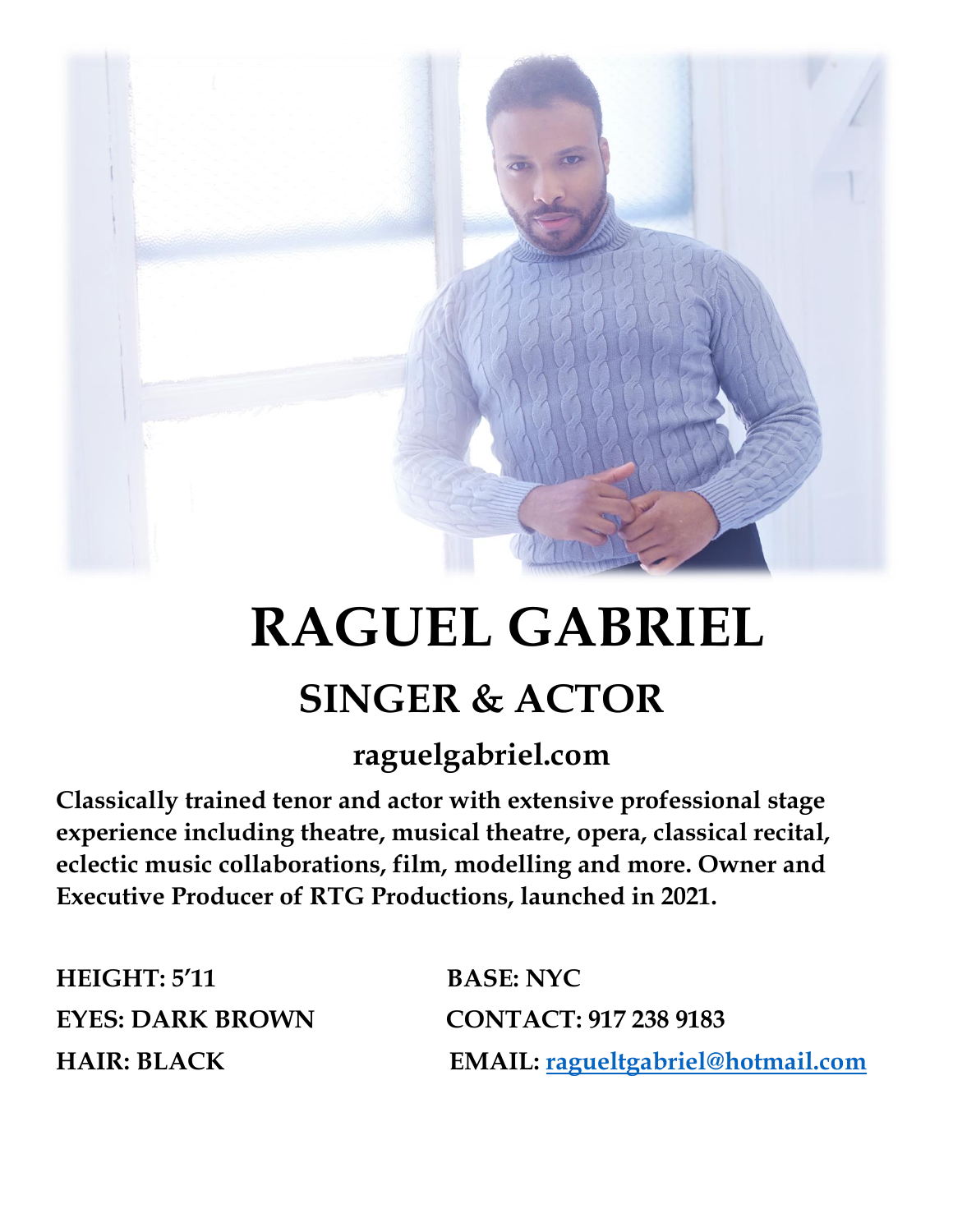## **STAGE**

| Dir: Helmer Hilwig<br><b>Christine Johnston</b> |
|-------------------------------------------------|
|                                                 |
|                                                 |
| Dir: Caroline Taylor                            |
|                                                 |
| Dir: Helmer Hilwig                              |
|                                                 |
| Dir: Helmer Hilwig                              |
|                                                 |
| Dir: Helmer Hilwig                              |
|                                                 |
| Dir: Helmer Hilwig                              |
|                                                 |
| Dir: Caroline Taylor                            |
|                                                 |
| Dir: Helmer Hilwig                              |
|                                                 |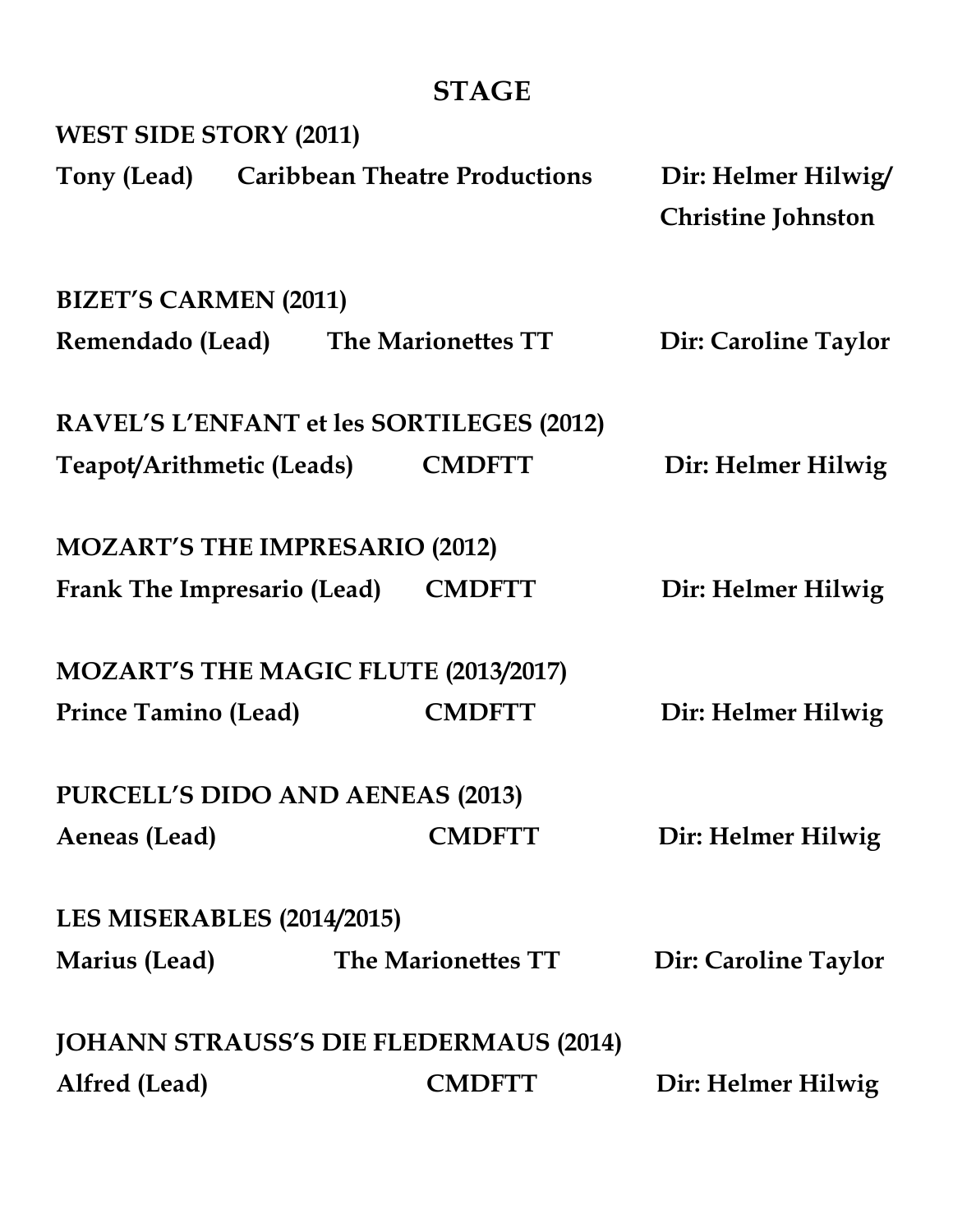|                          | <b>OFFENBACH'S TALES OF HOFFMANN (2016)</b>      |                         |
|--------------------------|--------------------------------------------------|-------------------------|
| Hoffmann (Lead)          | <b>Picoplat Productions</b>                      | Dir: Helmer Hilwig      |
| OTHELLO (2016)           |                                                  |                         |
| <b>OTHELLO</b> (Lead)    | Stella Adler Studio NYC                          | Dir: Guy Mandic         |
| THE SEAGULL (2017)       |                                                  |                         |
|                          | SORIN (Lead) Stella Adler Studio NYC             | Dir: Michael Grenham    |
|                          | THE MERCHANT OF VENICE (2018)                    |                         |
| Antonio (Lead)           | <b>Stella Adler Studio NYC</b>                   | Dir: Tom Rowan          |
|                          | <b>SIX PASSIONATE WOMEN (2018)</b>               |                         |
| Nino (Lead)              | Stella Adler Studio NYC                          | Dir: John Gould Rubin   |
|                          | THE PRINCESS AND THE GOLDEN YAM (2018)           |                         |
| Amadou (Lead)            | <b>Sacred Ground Productions</b>                 | Dir: Nathaniel Stampley |
| <b>BATTLE CRY (2019)</b> |                                                  |                         |
|                          | Mark (Soldier One) (Lead) Theatre East NYC       | Dir: Caterina Nonis     |
|                          | <b>THE ALL ORIGINALS CONCERT</b>                 |                         |
|                          | featuring Princess and the Golden Yam (Oct 2021) |                         |
|                          | <b>Amadou (Lead)</b> Sacred Ground Productions   | Dir: Sahira Johnson     |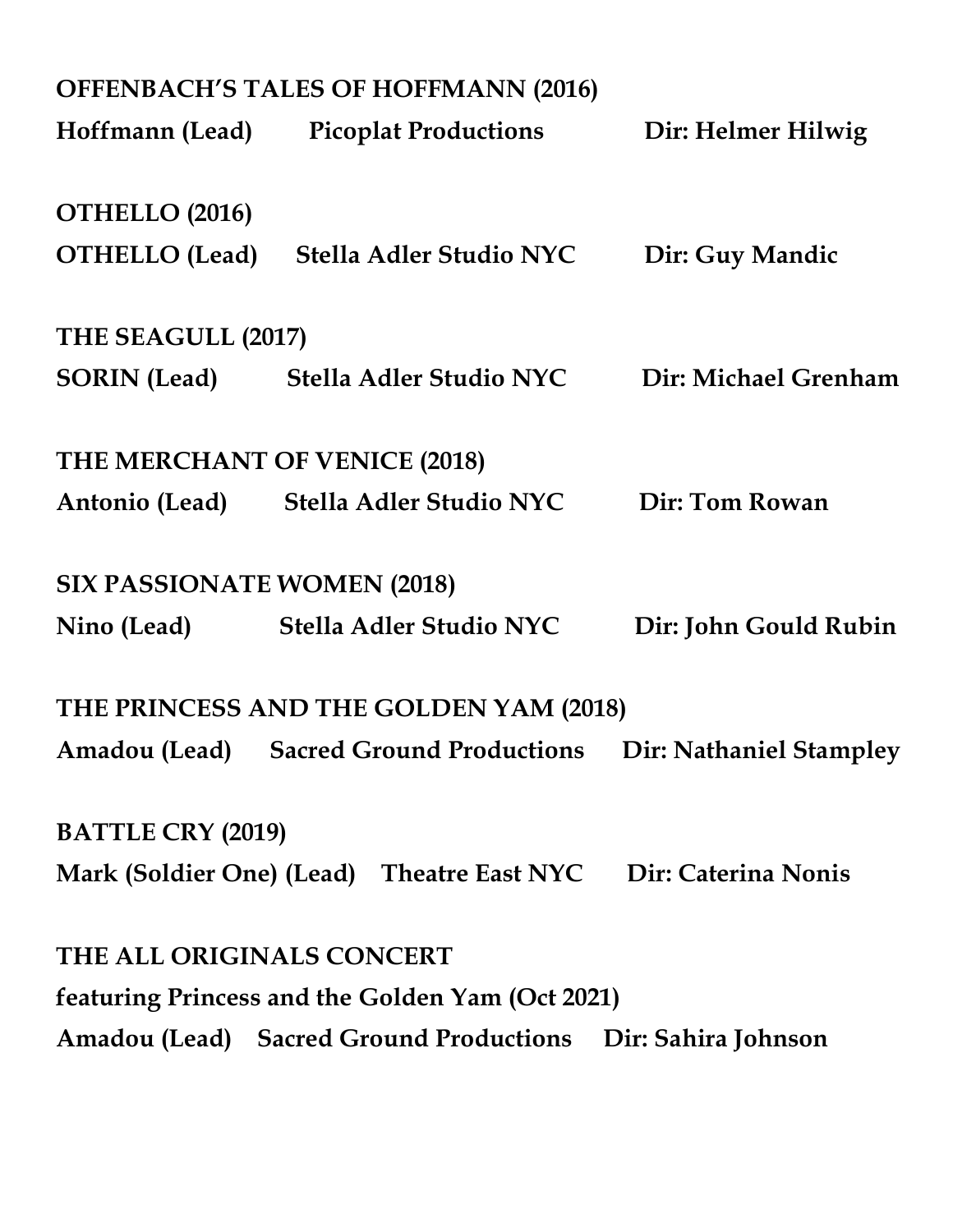## **ON CAMERA**

## **FRANZ SCHUBERT'S SCHWANENGESANG: RAGUEL GABRIEL LIVE IN CONCERT RECITAL FROM MERKIN HALL NYC (June 2021) Global Youtube Livestream with Piano by Dr. Jeffrey Middleton Produced by RTG Productions. Directed by Raguel Gabriel**

**'NO MORE' Music Video (2018) Male (Feature) Lila Jean Enterprises Dir: Tommie Sox**

**INSPIRING LIFE (Facebook Watch Talk Show) (2018) Guest Lewis Howes Production: Leftfield**

#### **AWARDS**

**TRINIDAD AND TOBAGO NATIONAL MUSIC FESTIVAL COMPETITION (2012)**

**Awards in categories Best Male Operatic Aria & Best Male Broadway Solo**

#### **GOVERNMENT OF TRINIDAD AND TOBAGO (2014)**

**Awarded Certificate of Recognition as Artist in the fields of Acting and Music Performance (Vocal)**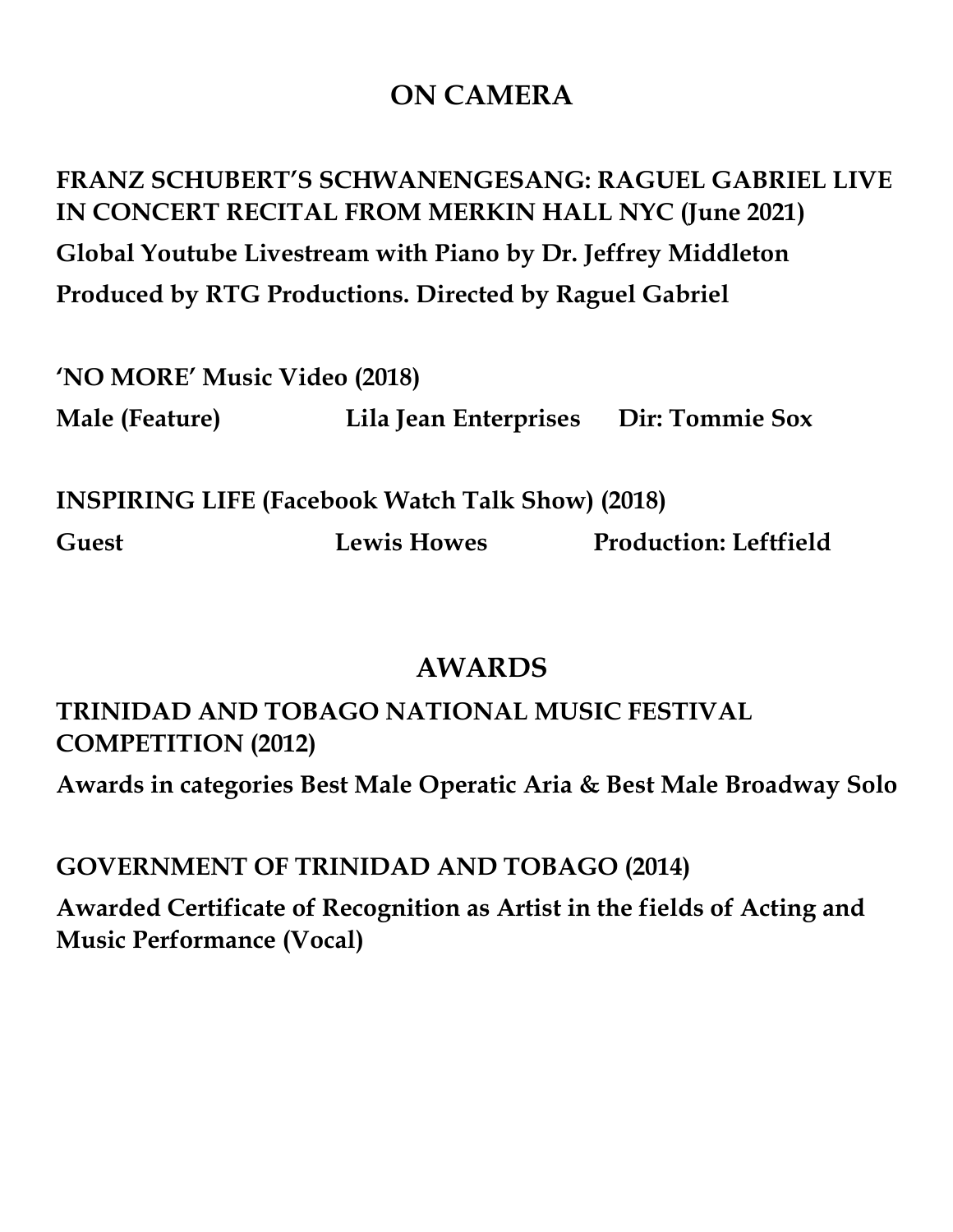#### **TRAINING**

**Stella Adler Studio of Acting NYC (3 Year Conservatory) The London Academy of Music and Dramatic Art Neil Semer Vocal Institute NYC (Classical Voice) Dagmar Apel, Voice and Singing (Classical Voice) Key Academy of Music Trinidad (Classical Voice) Charles Brunner School of Music Trinidad (ABRSM) Necessary Arts Drama School Trinidad**

#### **SKILLS/HOBBIES**

**Basic Piano & Guitar, Weightlifting, Fitness, Yoga, Stage Combat, Modelling, American Accent, Trinidadian Accent, Beginner's Ballet, Experience working with Spanish, French, Italian, German, Russian, Czech and Japanese texts, Music Composition, Hosting, Former Loadsheet Agent for Dash 8 Aircrafts, Valid Passport.**